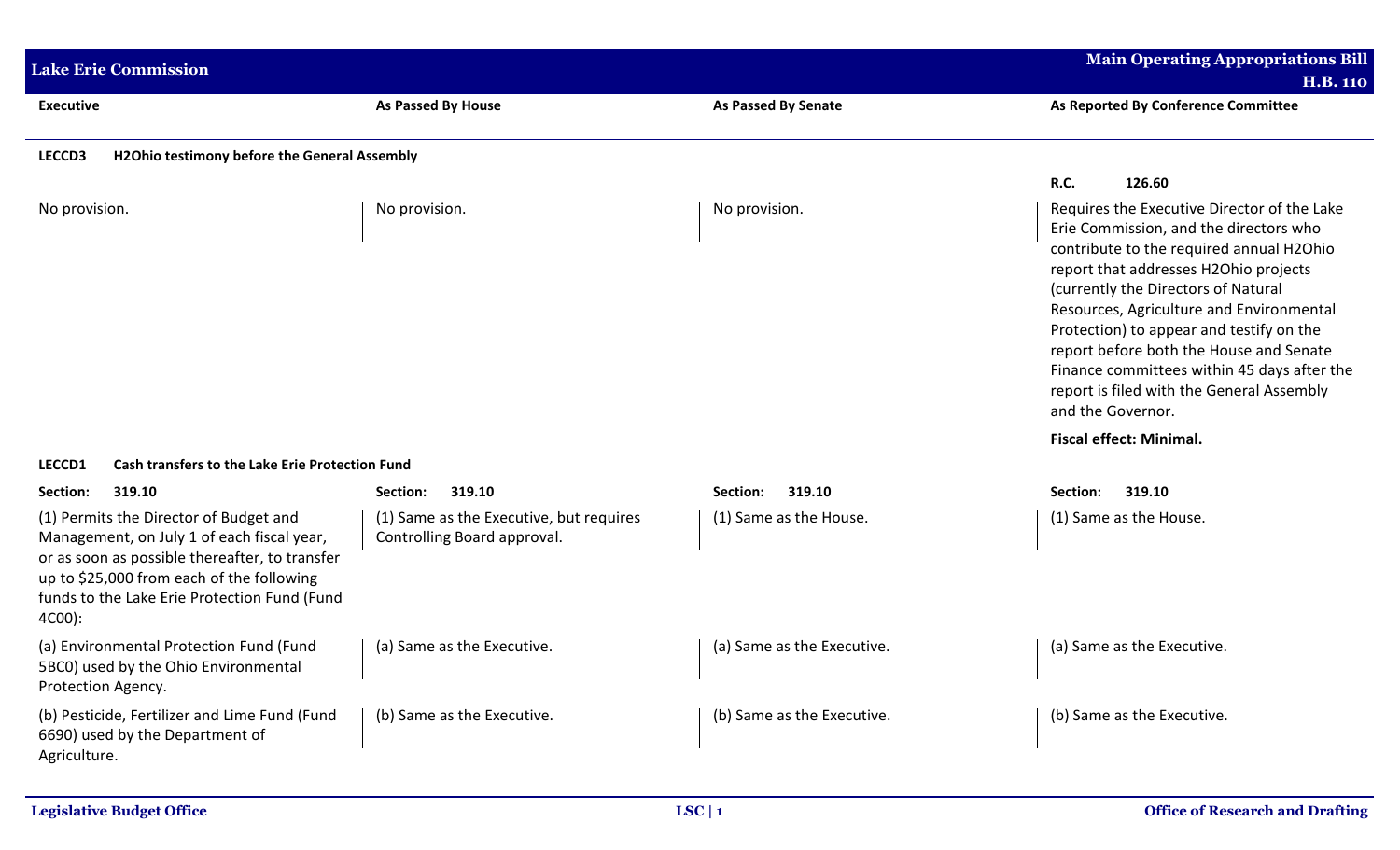| <b>Lake Erie Commission</b>                                                                                                                                                                                                                                                             | <b>Main Operating Appropriations Bill</b>                              |                            |                                                        |
|-----------------------------------------------------------------------------------------------------------------------------------------------------------------------------------------------------------------------------------------------------------------------------------------|------------------------------------------------------------------------|----------------------------|--------------------------------------------------------|
| <b>Executive</b>                                                                                                                                                                                                                                                                        | <b>As Passed By House</b>                                              | <b>As Passed By Senate</b> | <b>H.B. 110</b><br>As Reported By Conference Committee |
| (c) General Operations Fund (Fund 4700)<br>used by the Department of Health.                                                                                                                                                                                                            | (c) Same as the Executive.                                             | (c) Same as the Executive. | (c) Same as the Executive.                             |
| (d) Program Support Fund (Fund 1570) used<br>by the Department of Natural Resources.                                                                                                                                                                                                    | (d) Same as the Executive.                                             | (d) Same as the Executive. | (d) Same as the Executive.                             |
| (2) Permits the Director of Budget and<br>Management, on July 1 of each fiscal year,<br>or as soon as possible thereafter, to transfer<br>\$25,000 from a fund used by the<br>Development Services Agency and as<br>specified by the Director of Development<br>Services, to Fund 4C00. | (2) Same as the Executive, but requires<br>Controlling Board approval. | (2) Same as the House.     | (2) Same as the House.                                 |
| (3) Permits the Director of Budget and<br>Management, on July 1 of each fiscal year,<br>or as soon as possible thereafter, to transfer<br>\$25,000 from a fund used by the<br>Department of Transportation and as<br>specified by the Director of Transportation,<br>to Fund 4C00.      | (3) Same as the Executive, but requires<br>Controlling Board approval. | (3) Same as the House.     | (3) Same as the House.                                 |
| (4) Permits Fund 4C00 to accept<br>contributions and transfers made to the<br>fund.                                                                                                                                                                                                     | (4) Same as the Executive.                                             | (4) Same as the Executive. | (4) Same as the Executive.                             |